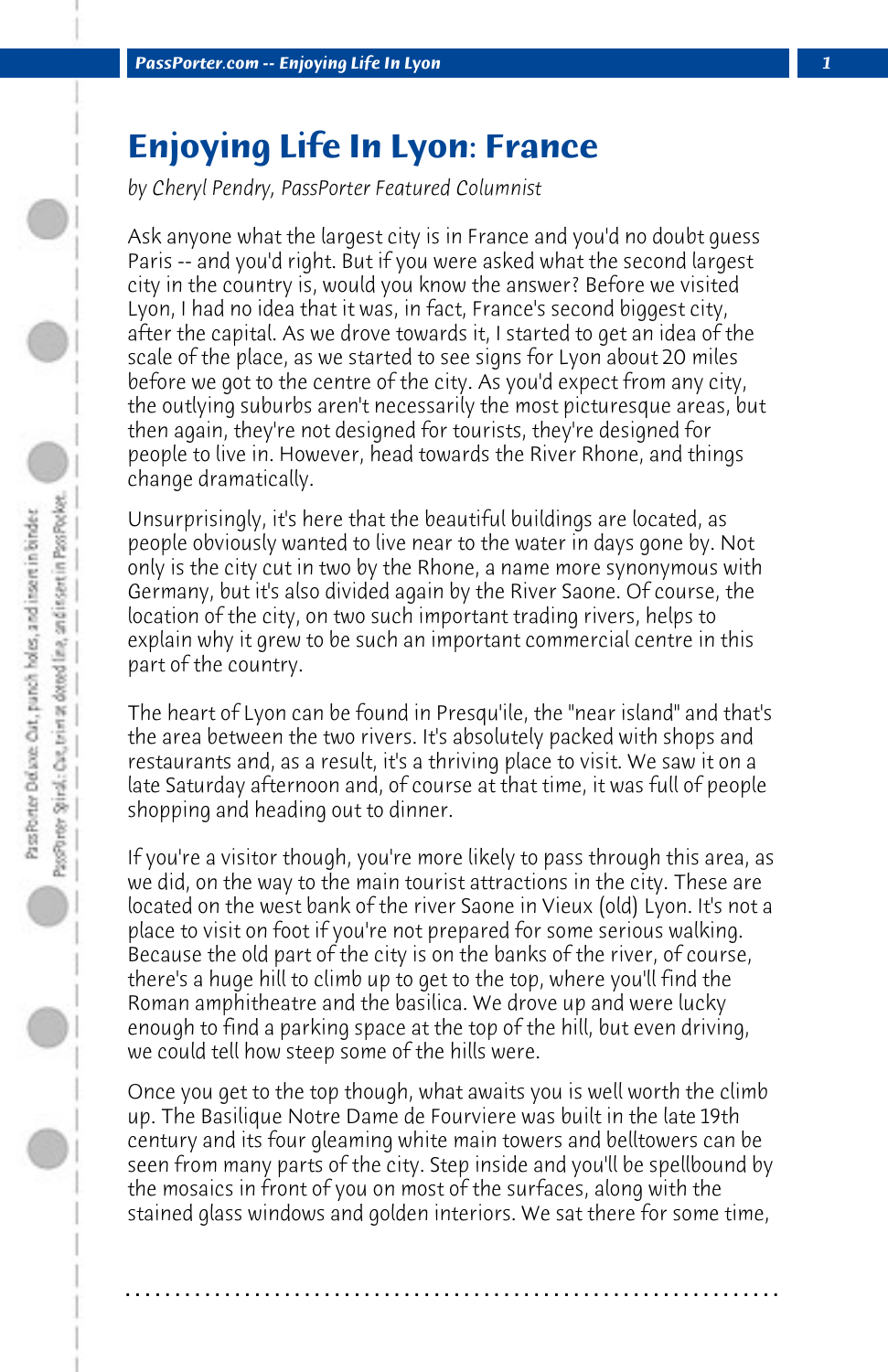just taking it all in. This was definitely a church where statements were being made about the wealth the church had.

Walk round to the belltower end of the Basilica and you're rewarded with a view over Lyon that brings home to you just how huge this city is. It's very similar to looking across Paris from places like the Eiffel Tower or the Sacre Coeur and we were very lucky that, on the evening we visited, we had a clear view and could see for miles.

One thing we could see clearly beneath us was the Chemin du Rosaire, a path leading down the hill towards the old quarter. A few brave souls were staggering up it, but it's definitely worth taking the funicular railway that runs from the main square below to just outside the Basilica and then walking your way back down.

This whole area was originally a thriving Roman town and there's still evidence of that nearby with the two Roman amphitheatres. To this day, they're still used for various performances, as was clear during our visit. They're huge spaces, originally built in 15 BC and designed to seat 30,000 spectators. It was lovely to see them still being put to such good use today, both as a tourist attraction and a venue.

Head down in[to the Old Town and some of the other delig](http://www.passporter.com/articles/cheryl-pendry-featured-columnist.asp)hts that await you include the Cathedrale St. Jean, which was started in the 12th century. One of its main highlights is an astronomical clock, which shows religious feast days until the year 2019. This area is also home to Museum of the Gallo-Roman civilisation, which is packed with discoveries from Lyon's [Roman past, uncovered over the last five](http://www.passporter.com/articles/lyon-france.php) centuries.

Although it's not a city that's necessarily on the tourist trail, Lyon is definitely one that's worth checking out, as it has a surprising amount to offer the visitors that take the time to head there.

*About The Author: Cheryl and husband Mark live in England and love to travel, particularly to America. They are in the process of visiting every Disney theme park around the world, having already been to Disneyland Resort Paris, Hong Kong Disneyland and both American Disney resorts. They are now planning for their trip to Japan in the spring to visit the Tokyo Disney Resort.* Click here to view more of Cheryl's articles!

*Article last updated: 07-22-2010*

*View the latest version online at: http://www.passporter.com/articles/lyon-france.html*

**. . . . . . . . . . . . . . . . . . . . . . . . . . . . . . . . . . . . . . . . . . . . . . . . . . . . . . . . . . . . . . . . . .**

D